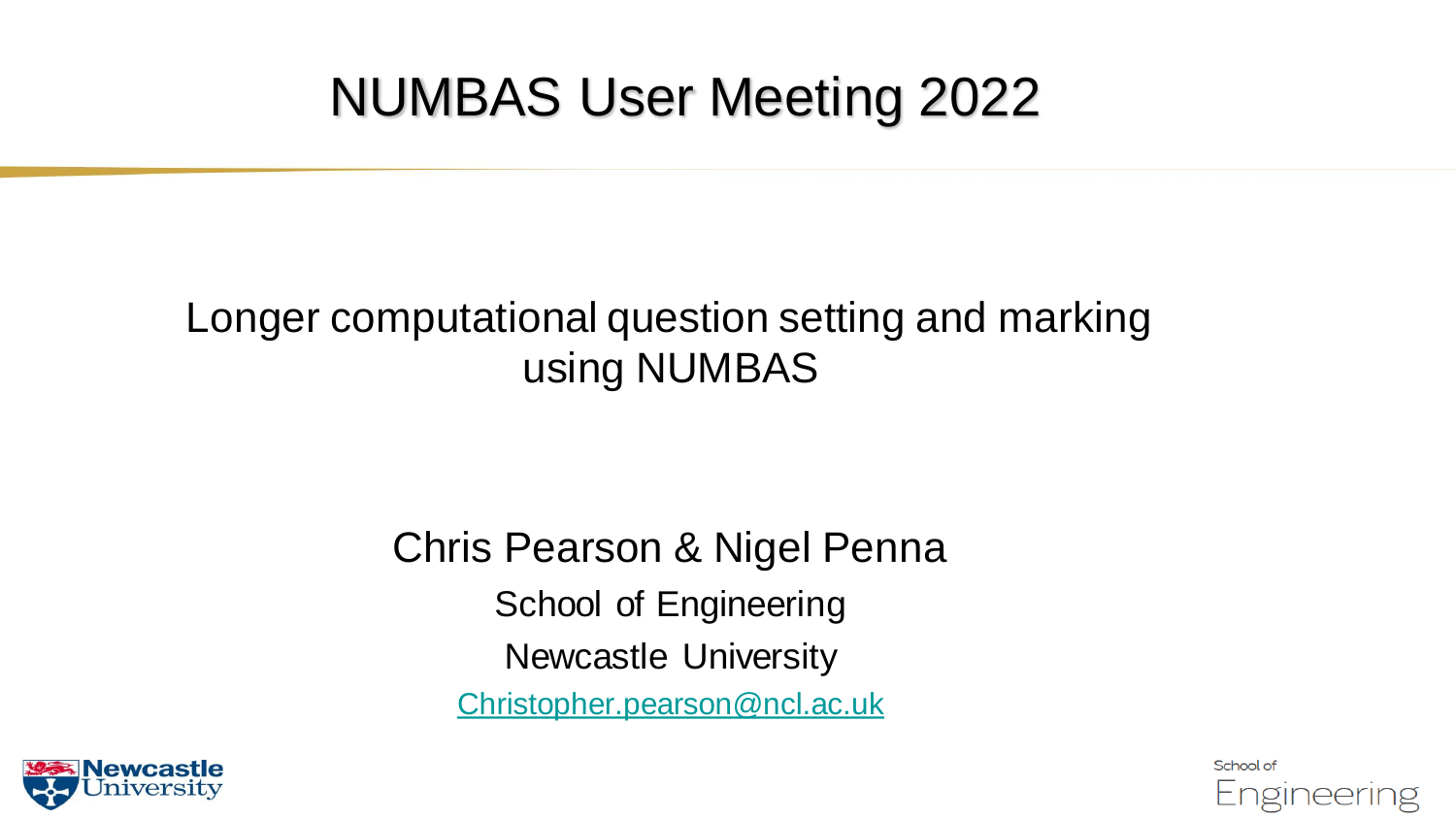## Why did we use NUMBAS?

- NUMBAS used in geospatial and civil engineering for past 3 years
- Replaced paper assessments
- New assessments due to Covid-19
- Unique questions to reduce plagiarism
- Automated marking to reduce marking time
- Automated marking improves individual feedback
- Follow through marking / Adaptive marking easy to implement



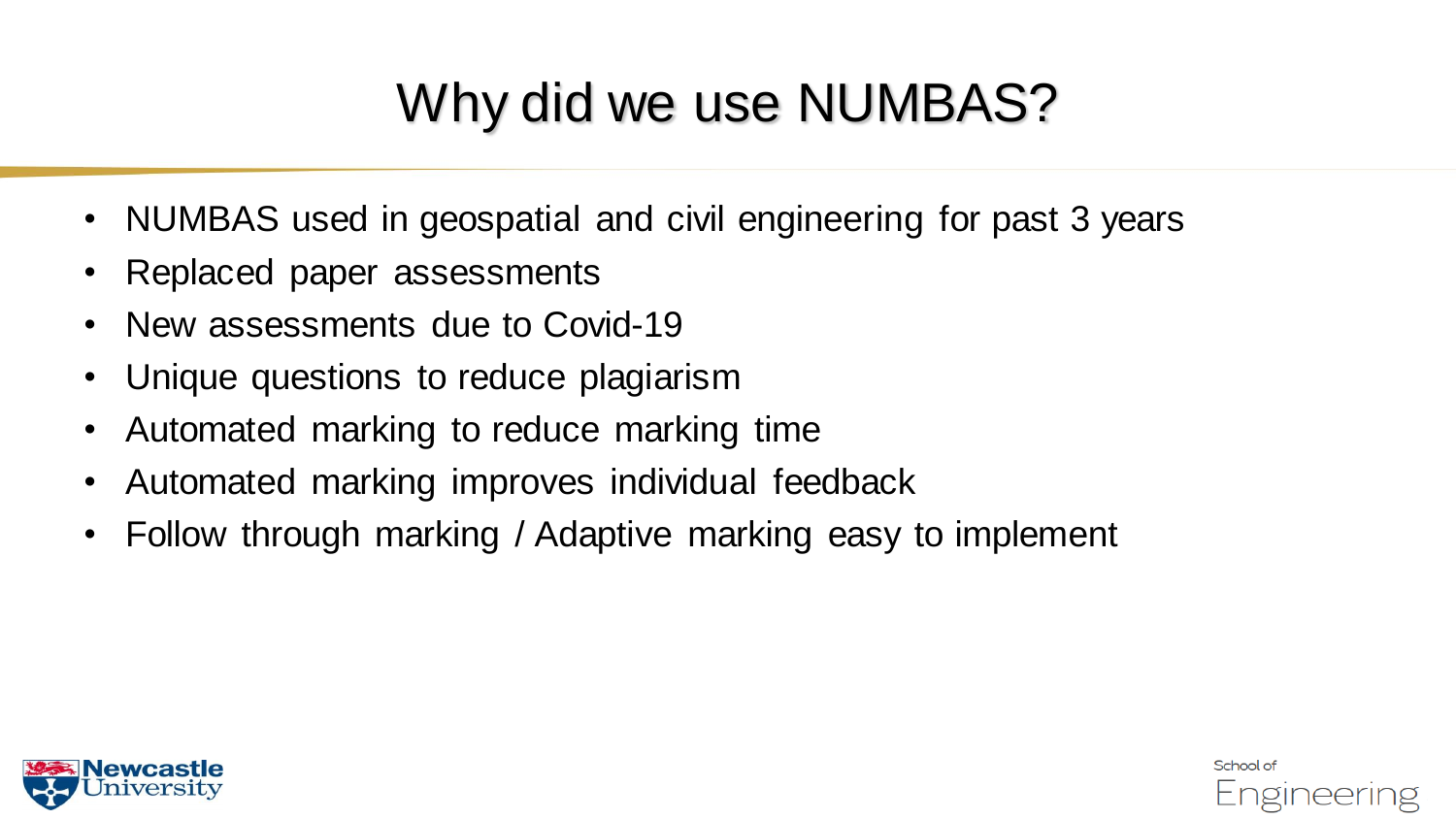#### **Successes**

- Having unique questions / data reduced the most blatant plagiarism (pure copying) but did not necessarily result in independent working on the assessment
- Significantly reduced marking load, although question design and NUMBAS implementation carries a large overhead
- More consistent marking
- Easy to adapt for remote exams
- NUMBAS is preferred by students over paper based assessment



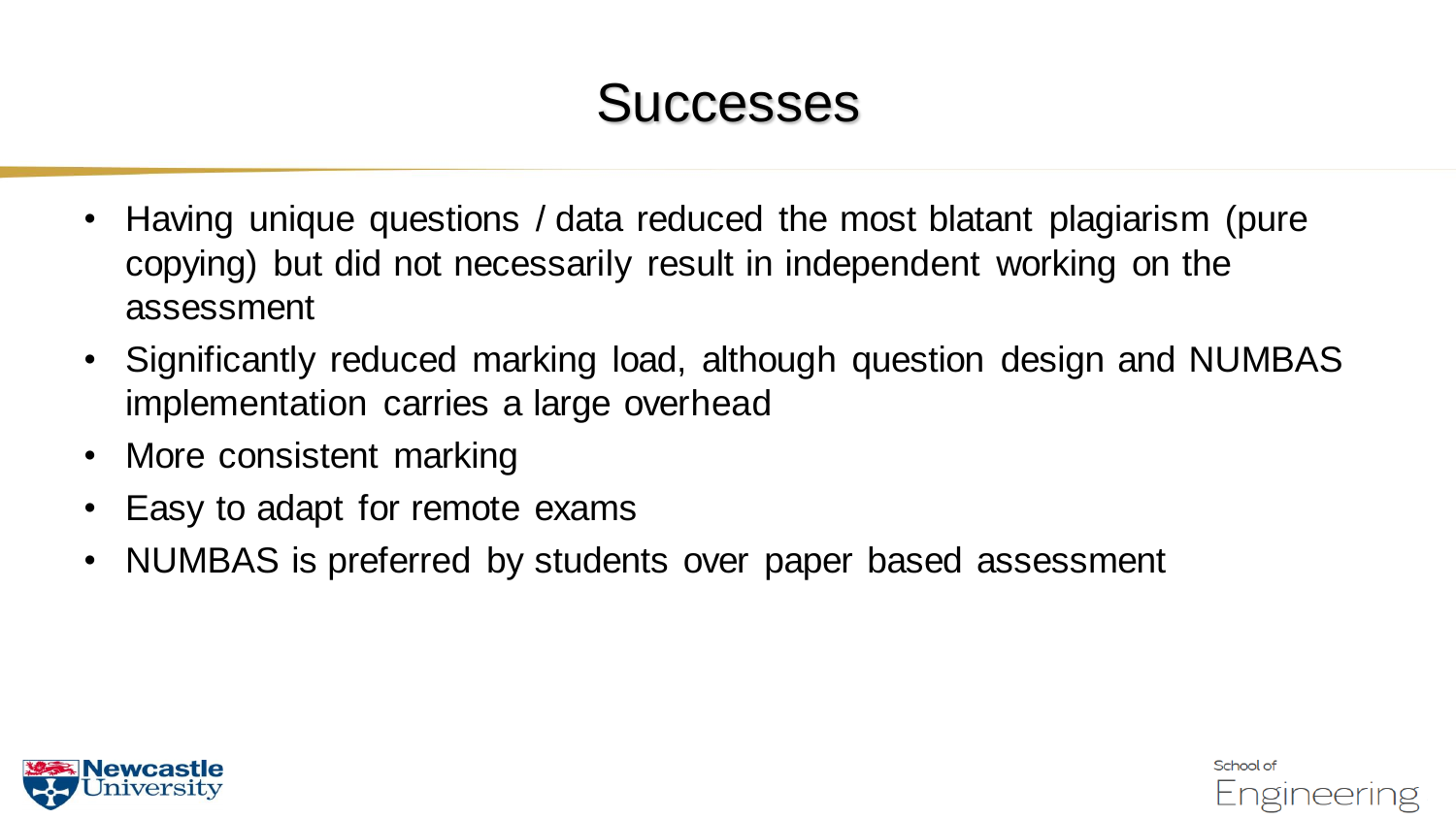# **Challenges**

- Adaptive Marking / Follow through marks
	- Should students be awarded follow through marks?
	- Awards marks for correct method
	- Does not "penalise the same error twice"
	- Awards marks for answers that are fundamentally incorrect
- Question Design
	- Paper based assessment questions vs e-assessment questions
	- Hard to award 'method marks'
	- Splitting up longer answer questions into multiple smaller steps, but how many?



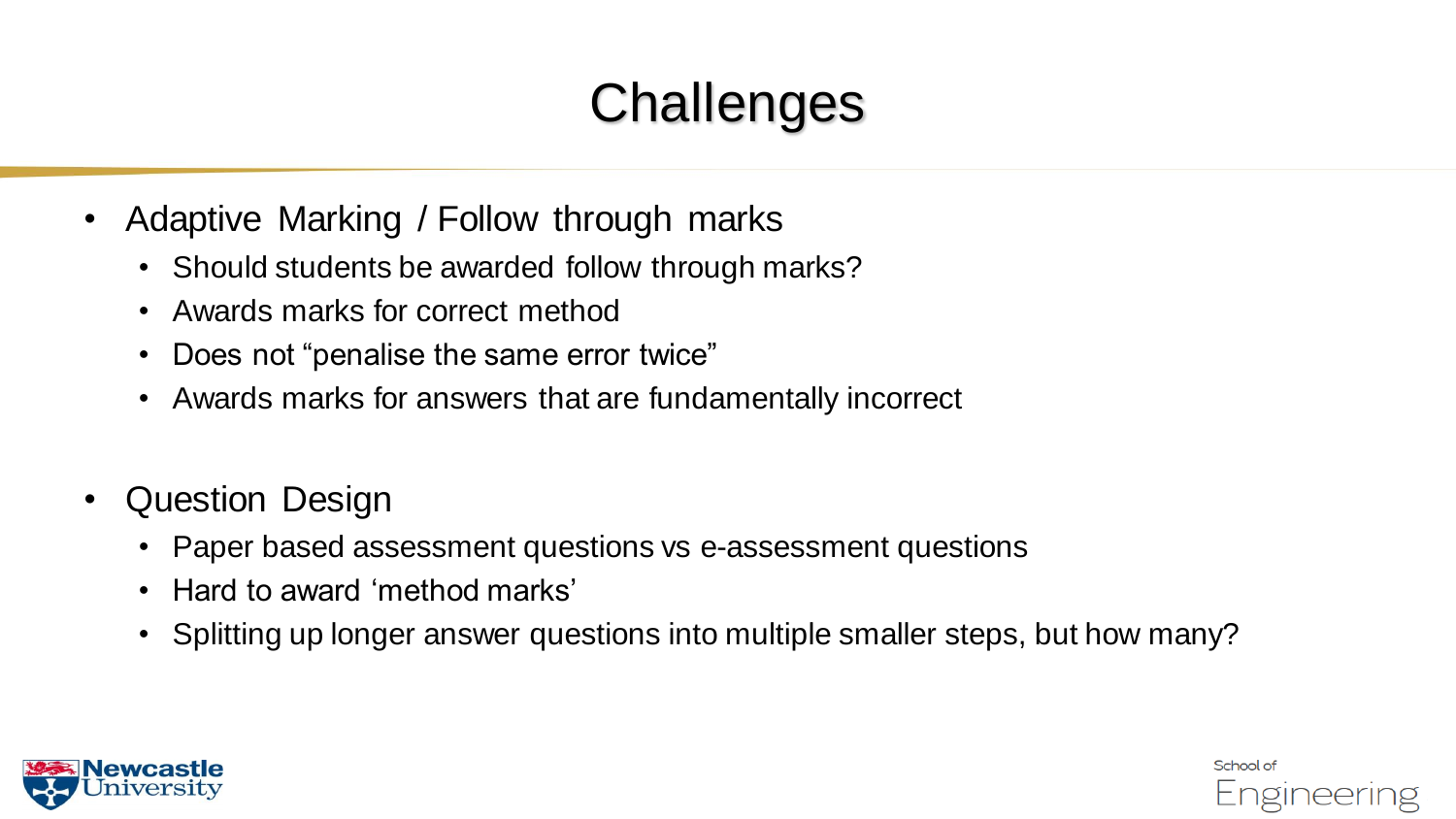## Adaptive Marking

- Coursework assessment completed by 57 students in Oct 2021
- Q1
	- Table layout
	- 30 answers
	- All follow on from each other
- Q2
	- 4 parts (3 follow on and one MCQ)
	- Traditional question statement with one box

| <b>Staff Pos</b>   | <b>BS</b> | <b>IS</b> | <b>FS</b> | <b>Rise</b> | Fall  | <b>Reduced Level</b> | Remarks                          |
|--------------------|-----------|-----------|-----------|-------------|-------|----------------------|----------------------------------|
| <b>BM</b> wall     | 0.700     |           |           |             |       | 21.599               | BM on wall: 21.599 m             |
| MC1                |           |           |           |             | 0.677 |                      | Manhole cover 1                  |
| CP1                | 1.246     |           | 1.049     |             |       |                      | Change point 1                   |
| MC <sub>2</sub>    |           |           |           |             | 1.590 |                      | Manhole cover 2                  |
| MC <sub>3</sub>    |           | 1.582     |           |             |       |                      | Manhole cover 3                  |
| MC4                |           | 1.846     |           |             |       |                      | Manhole cover 4                  |
| MC <sub>5</sub>    |           |           |           |             |       | 20.354               | Manhole cover 5                  |
| CP <sub>2</sub>    |           |           | 2.493     |             | 0.351 |                      | <b>Change Point 2</b>            |
| MC <sub>6</sub>    |           |           |           | 0.131       |       |                      | Manhole cover 6                  |
| <b>Bridge roof</b> |           | $-2.927$  |           |             |       |                      | Inverted staff on roof of bridge |
| MC7                |           |           |           |             |       | 19.975               | Manhole cover 7                  |
| MC8                |           | 1.824     |           |             |       |                      | Manhole cover 8                  |
| <b>BM</b> church   |           |           |           | 0.446       |       |                      | BM on church: 20.019 m           |
| Sum                | 3.340     |           |           |             |       |                      |                                  |
| Difference (m)     |           |           |           |             |       |                      |                                  |



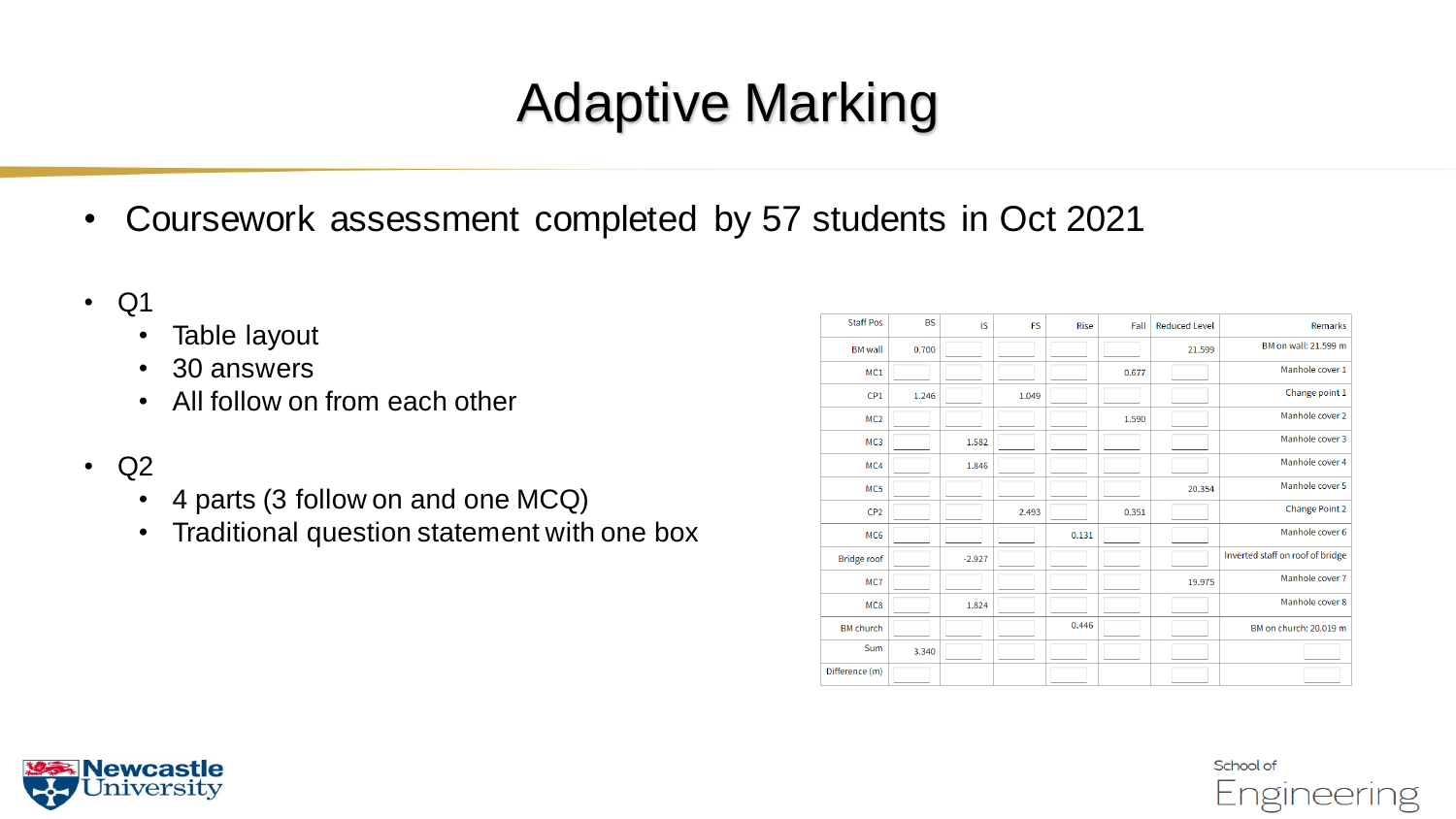## Adaptive Marking (AM)

|                | 0% AM | 25% AM | 50% AM | 75% AM | 100% AM |
|----------------|-------|--------|--------|--------|---------|
|                |       |        |        |        |         |
| Mean           | 60.02 | 61.44  | 62.86  | 64.28  | 65.70   |
|                |       |        |        |        |         |
| Median         | 62.5  | 64     | 65.5   | 67     | 68.75   |
|                |       |        |        |        |         |
| <b>Std Dev</b> | 21.00 | 20.59  | 20.22  | 19.87  | 19.57   |
|                |       |        |        |        |         |
| p value        | 0.13  | 0.10   | 0.06   | 0.03   | 0.01    |

Shapiro-Wilk statistical test for normal distribution

P value >0.04 = normal distribution at 95% confidence interval

We tend to use 25% adaptive marking as standard now



School of

Engineering

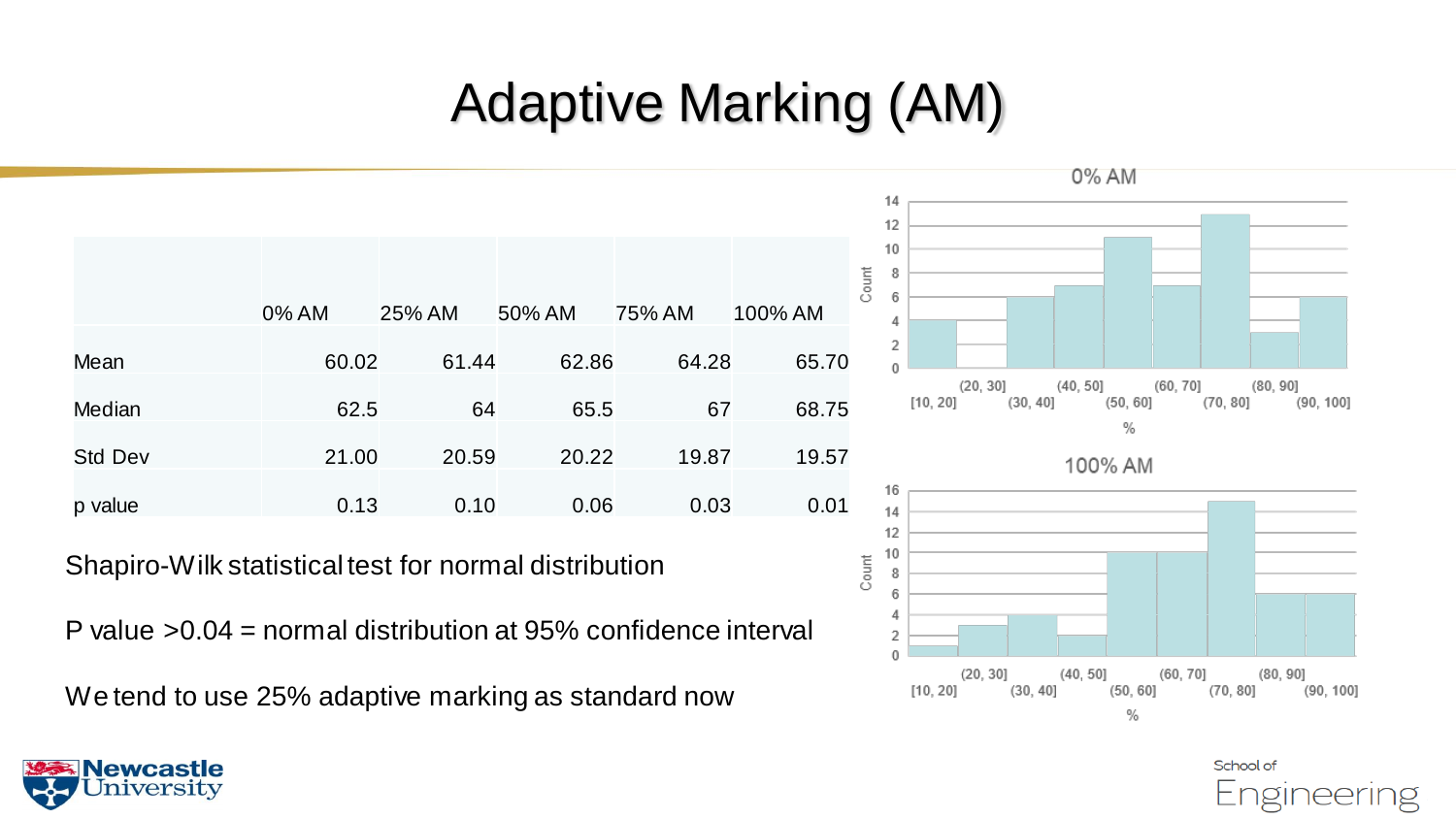- Longer answer questions with multiple steps frequently required in engineering
- Minimal guidance required when hand marking due to method marking
- How to best design questions to allow students to pick up marks while still assessing if students have achieved learning outcome?

School of

Engineering

- Minimal guidance can result in 'all or nothing' style question
- Too much guidance can result in questions being too easy

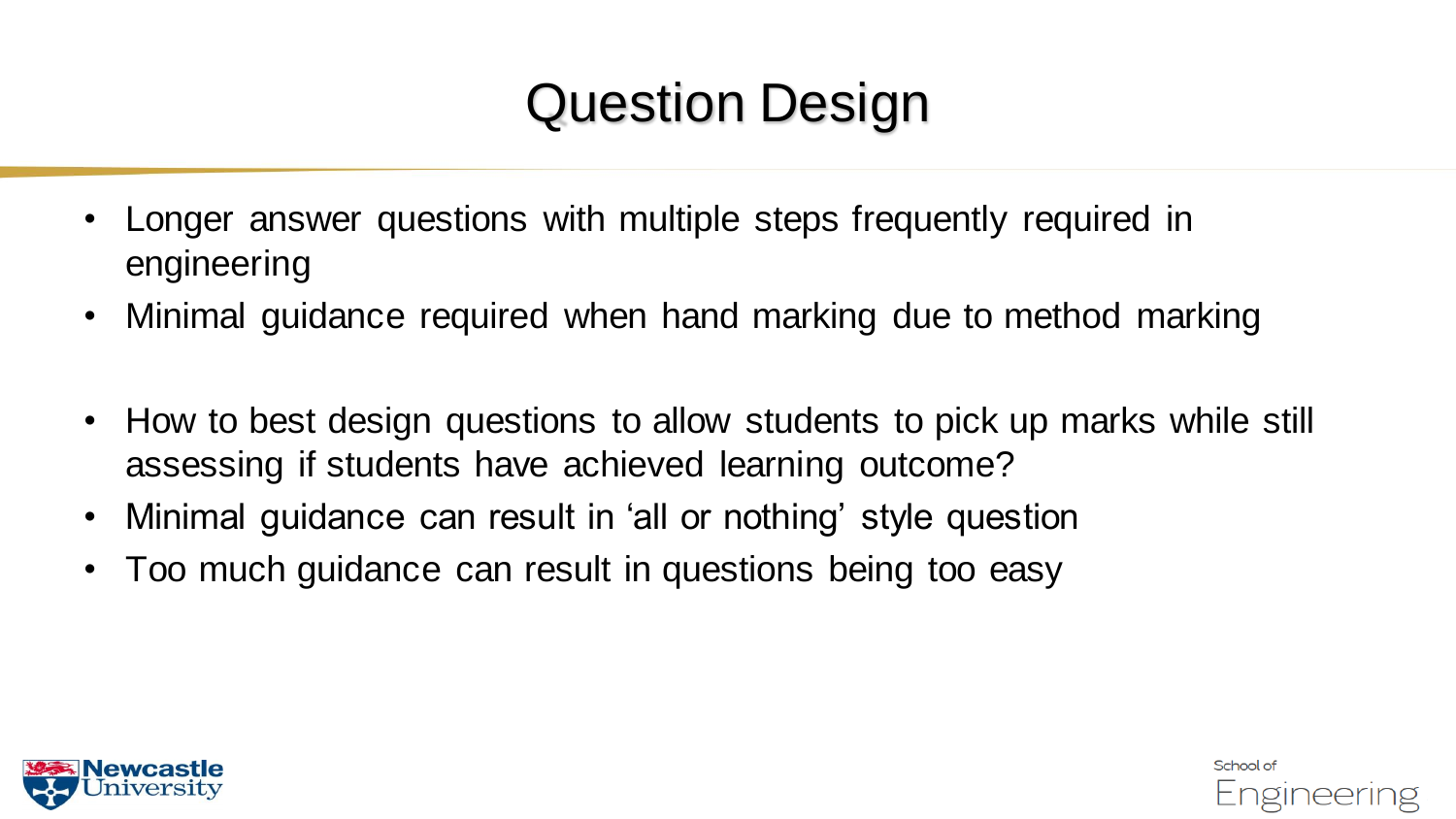- Trilateration question given to 150 students
- Car Park question given to 58 students
- Main question asked for Easting and Northing of a point or points
- No intermediate steps given to students
- "Bi-modal" distribution

ewcastle niversity



School of <u>ngineering</u>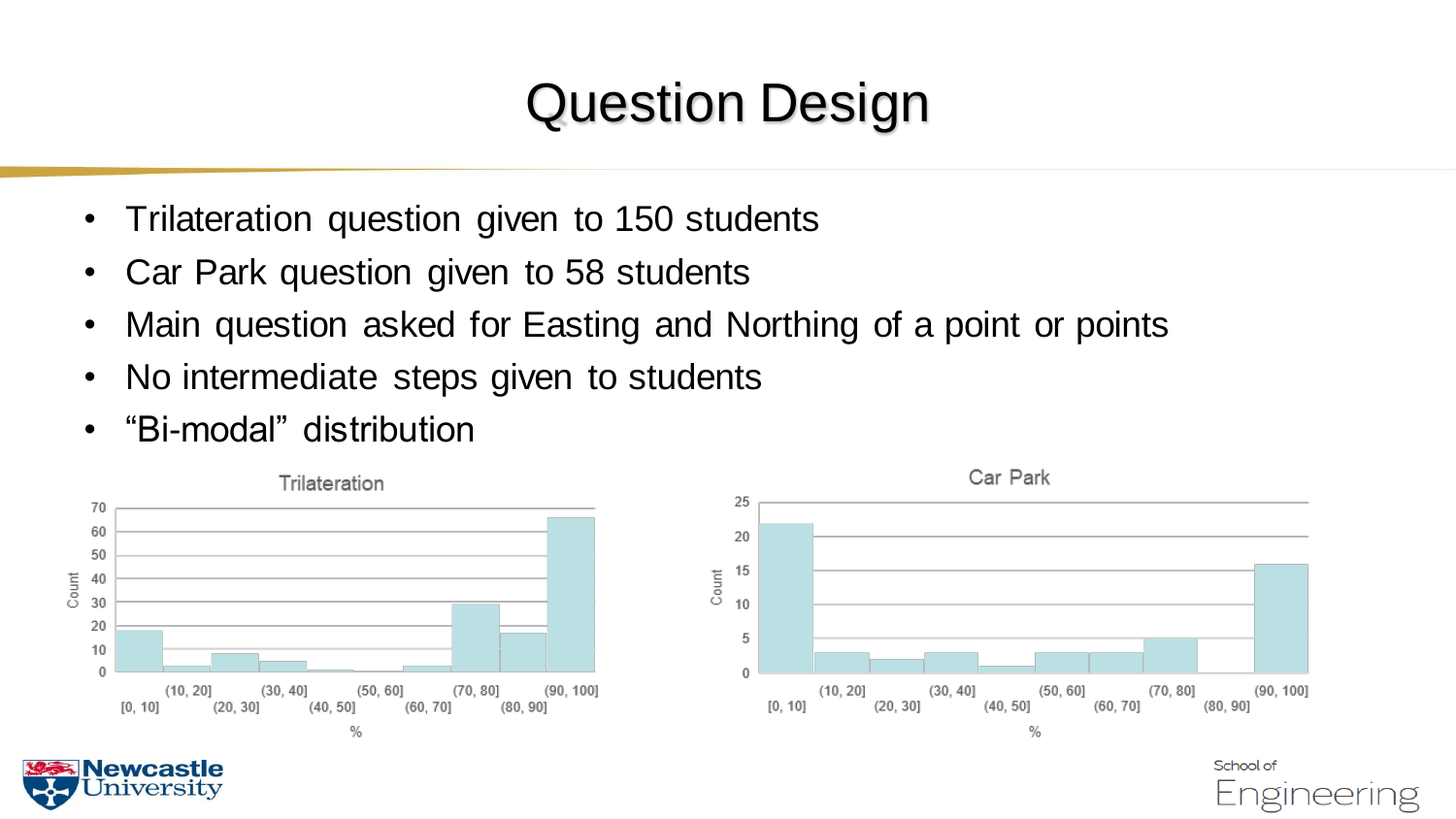- Resection question given to 28 students
- Final answers were again Easting and Northing of a Point
- 9 small steps required answers before getting to final answer
- Too much guidance on method resulted in skewed results
- Failed to test students understanding



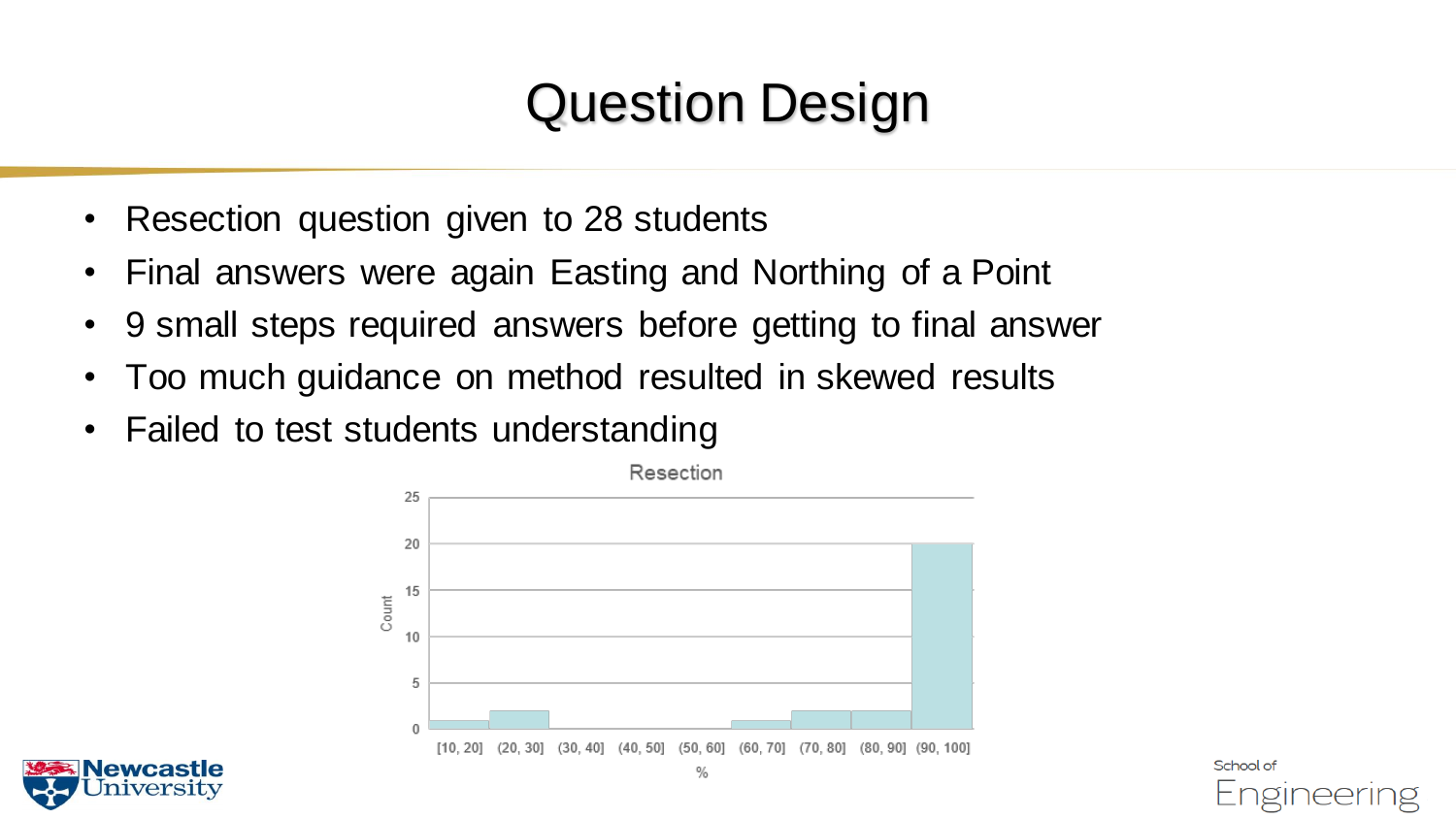- Scale factors question given to 123 students
- Question split into 3 parts to find distance between two points
- Balance between 'all or nothing' one part questions and the 'hand holding' of questions with too many parts
- Better distribution of marks



School of

Engineering